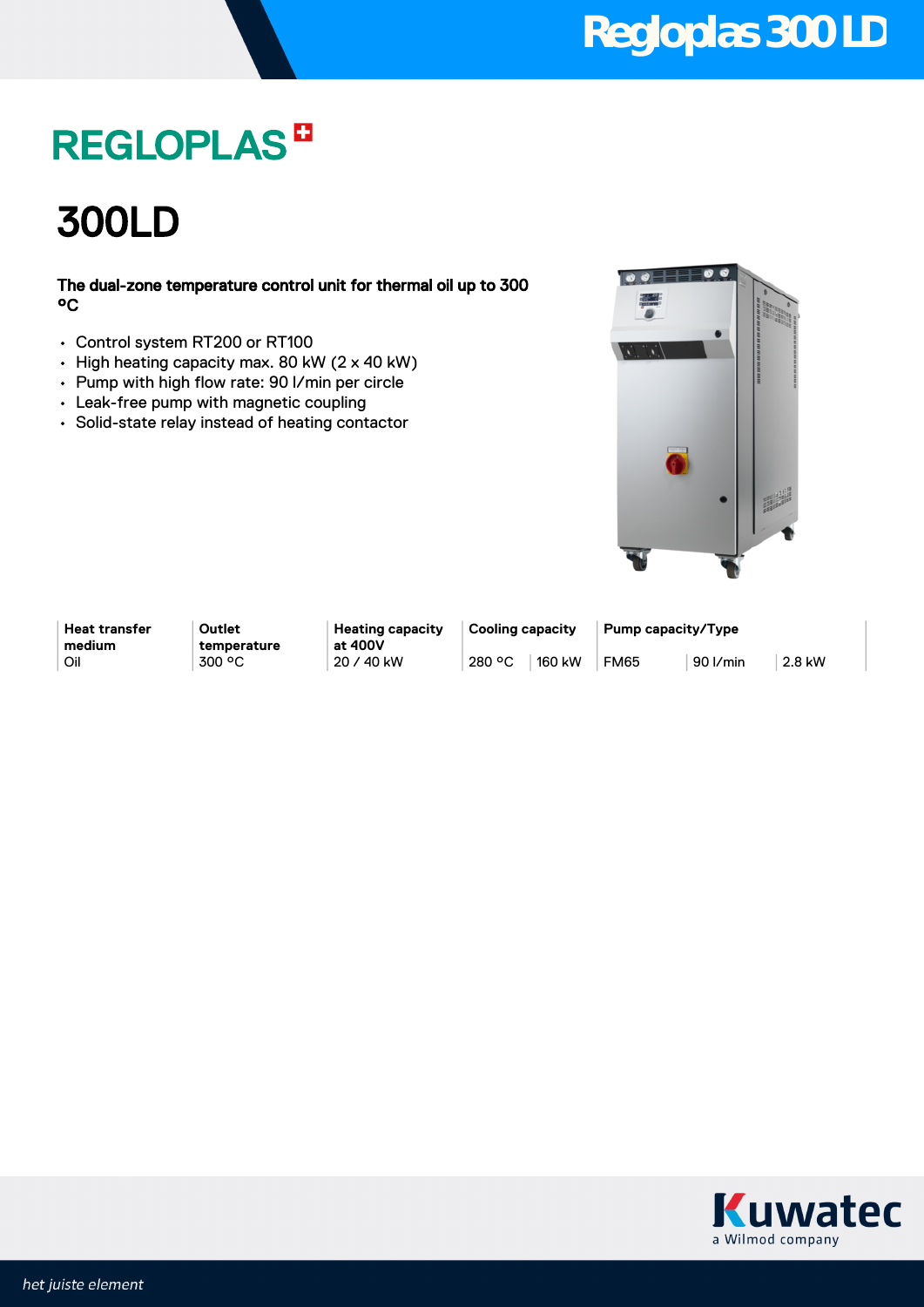# **Reglolas 300 LD**

| <b>Technical data</b>        |              |                     |
|------------------------------|--------------|---------------------|
| Outlet temperature           |              |                     |
| max.                         | °C           | 300                 |
| Heat transfer medium         |              | Oil                 |
| Filling quantity             | $\mathbf{I}$ | 24.0                |
| Expansion volume             | $\mathsf{I}$ | 20.0                |
| Heating capacity at 400V     | kW           | 20/40               |
| <b>Cooling capacity</b>      | kW           | 160                 |
| Cooler                       |              | 1K                  |
| at outlet temperature        | ٥C           | 280                 |
| at cooling water temperature | °C           | 20                  |
| Pump capacity/Type           |              | <b>FM65</b>         |
| Flow rate max.               | l/min        | 90                  |
| Power consumption            | kW           | 2.8                 |
| Pressure max.                | bar          | 9.5                 |
| <b>Control system</b>        |              | RT100 / RT200       |
| Measuring mode (Standard)    |              | Pt100               |
| <b>Operating voltage</b>     | V/Hz         | 200-600 V, 50/60 Hz |
| Connections                  |              |                     |
| Outlet/Inlet                 |              | $G3/4"$ IG          |
| Cooling water mains          |              | G3/4"               |
| Degree of protection         |              | <b>IP54</b>         |
| Dimensions W/H/D             | mm           | 542/1351/1474       |
| Weight                       | kg           | 365                 |
| Color                        | <b>RAL</b>   | 9006/7016           |
| Ambient temperature          |              |                     |
| max.                         | ٥C           | 40                  |
| Noise level                  | db(A)        | < 70                |